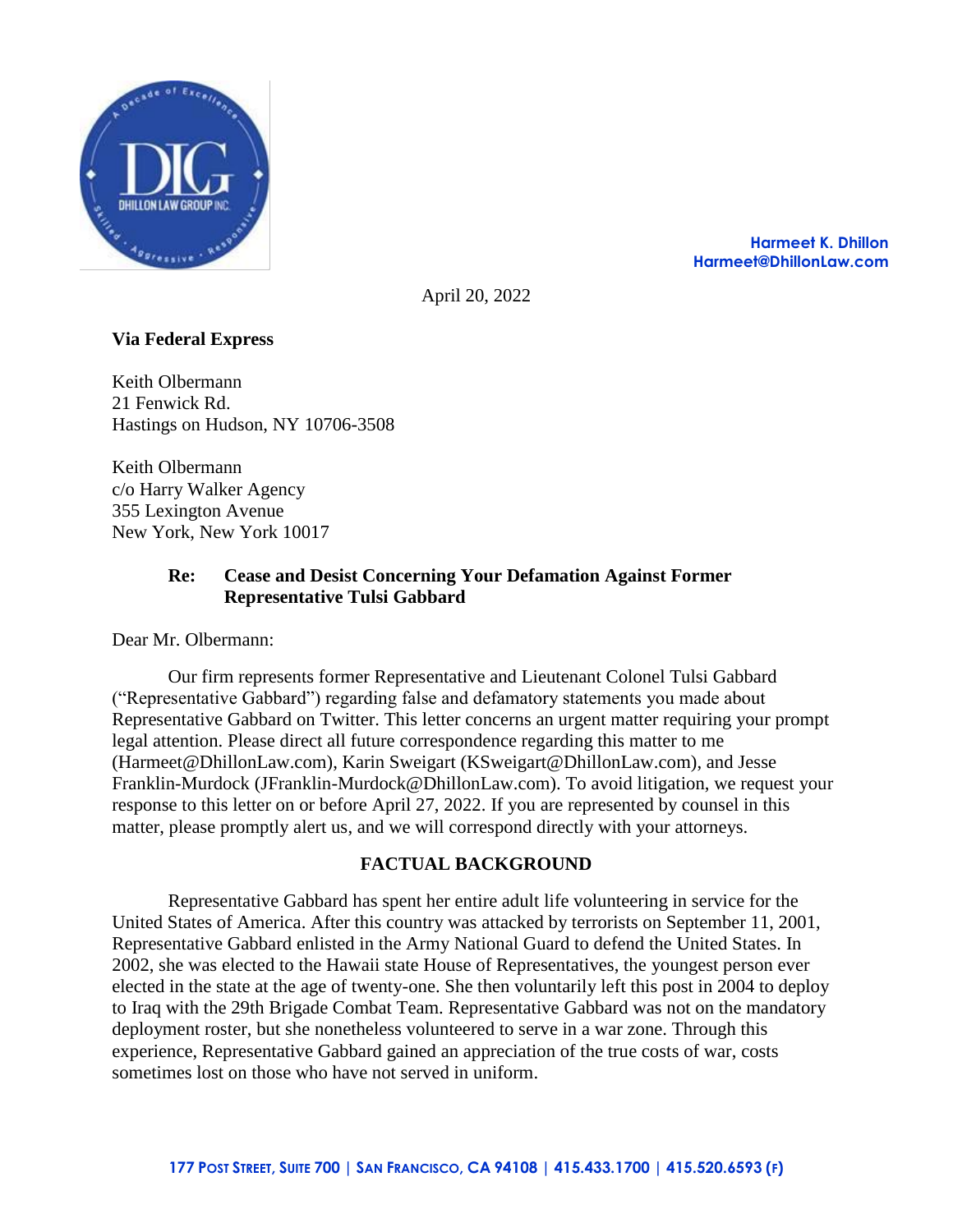Mr. Keith Olbermann April 20, 2022 Page 2 of 5

After serving in elected office at the state and local levels, Representative Gabbard was elected to the United States Congress at the age of thirty-one. Representative Gabbard served on the Armed Services, Homeland Security, and Foreign Affairs Committees. Representative Gabbard continues to serve the United States in uniform as a lieutenant colonel in the 351st Civil Affairs Command, a unit of the United States Army Reserve. Thus, she has skin in the game when it comes to matters of foreign policy and war.

On March 14, 2022, the Twitter account @LibWatchDog posted a video in which hosts of the *View* made outlandish statements suggesting that the Department of Justice should investigate Representative Gabbard, along with Fox News Host Tucker Carlson. That same day, you replied to the tweet, stating, "They are Russian Assets and there is a war. There's a case for detaining them militarily. Trials are a sign of good faith and patience on the part of democracy." Keith Olbermann (@KeithOlbermann), Twitter (Mar. 14, 2022, 13:25), https://twitter.com/KeithOlbermann/ status/1503467489572921346.

While neither you nor the *View* hosts gave Representative Gabbard fair notice of the precise grounds for your attack on her, we surmise that your tweet was made in reference to a video Representative Gabbard published on Twitter the day before. In her video, Representative Gabbard called for a ceasefire in the ongoing war between Russia and Ukraine so that any biological laboratories in Ukraine could be secured. Tulsi Gabbard (@TulsiGabbard), Twitter (March. 13, 2022 03:59), https://twitter.com/TulsiGabbard/status/ 1502960938147729413. In her video, Representative Gabbard discussed United States government reports regarding Americanfunded biological laboratories in Ukraine and opined on the danger potentially posed by these laboratories. Representative Gabbard also generally criticized the United States government's ongoing funding of laboratories engaged in experimental research on pathogens both in the U.S. and foreign countries because such pathogens may escape and result in new pandemics threatening the health and wellbeing of citizens of the U.S. as well as people around the world.

Whether your tweet's baseless accusations stemmed from Representative Gabbard's March 13, 2022, video or have some other unknown genesis, they were malicious and could not be further from the truth. Representative Gabbard is loyal to the United States and its interests. Further, any suggestion that she supports Russia's actions in Ukraine is unmoored from reality. Representative Gabbard has unequivocally condemned Vladimir Putin for this brutal attack on Ukraine. She has personally visited Ukraine and has great love, empathy, and sympathy for both the nation and its people.

While Representative Gabbard believes that free speech is a cornerstone of American democracy, your accusation that she is a "Russian Asset" is far outside of the bounds of free speech and civility. It is defamation.

### **YOUR LEGAL LIABILITY**

As a result of your actions described above, you are liable to Representative Gabbard for the tort of defamation *per se*.

**DHILLON LAW GROUP INC. A CALIFORNIA PROFESSIONAL CORPORATION** 177 POST STREET, SUITE 700 | SAN FRANCISCO, CA 94108 | 415.433.1700 | 415.520.6593 (F)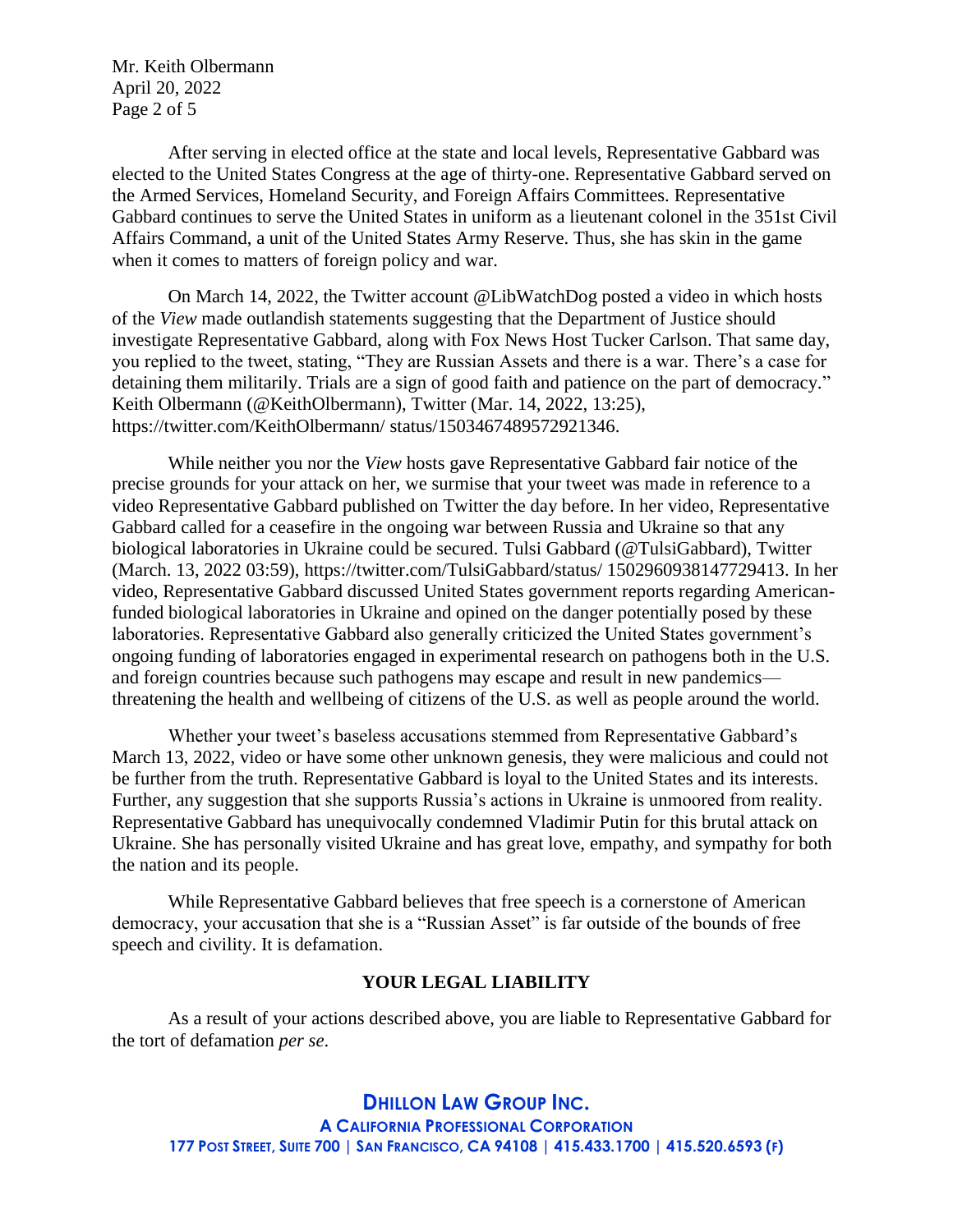Mr. Keith Olbermann April 20, 2022 Page 3 of 5

Defamation is an "invasion of the interest in reputation" that involves the intentional publication of a statement of fact that is false, unprivileged, and has a natural tendency to injure or which causes special damage. *Gilbert v. Sykes* (2007) 147 Cal.App.4th 13, 27; *Wong v. Jing* (2010) 189 Cal.App.4th 1354, 1369. Publication occurs when the statement is communicated to at least one person other than the plaintiff who understands its defamatory meaning and that it refers to the plaintiff. *Shively v. Bozanich* (2003) 31 Cal.4th 1230, 1242. Defamation *per se* exists when the false statement charges plaintiff with criminal activity, or which, by natural consequence, causes actual damage. Cal. Civ. C. §46; *see also McGarry v. Univ. of San Diego* (2007) 154 Cal.App.4th 97, 112. Actual malice means that the defamatory statement was made "with knowledge that it was false or with reckless disregard of whether it was false or not." *Khawar v. Globe Int'l, Inc.* (1998) 19 Cal. 4th 254 (internal citation omitted).

While the word "asset" of course has different meanings in different contexts, the context of your tweet makes evident that you used the word as it is used in the context of intelligence gathering and national security. One of the principal forms of intelligence tradecraft is "human intelligence" or "humint," which is "the use of agents or 'assets,' as professionals refer to the foreign operatives who comprise their spy rings." Oxford Handbooks Online, "The Oxford Handbook of National Security Intelligence," https://www.oxfordhandbooks.com/view/10.1093/ oxfordhb/9780195375886.001.0001/oxfordhb-9780195375886-e-0001 (last accessed Apr. 13, 2022).

After you falsely labeled Representative Gabbard a "Russian Asset," you ludicrously claimed that there is a "case for detaining [her] militarily." A reasonable reader would only understand that you meant to convey that Representative Gabbard is a foreign operative of the Russian government. If an American citizen was acting as a "Russian Asset," he or she should be committing the crime of gathering, transmitting or losing defense information, and would be subject to imprisonment. *See* 18 U.S.C. § 793(a) (prohibiting the gathering of certain kinds of intelligence to the benefit of a foreign nation). The consequences of this crime for a military officer such as Representative Gabbard are even worse. If you had intended any other meaning than to accuse a United States service member of aiding a foreign enemy, you would not have immediately followed your accusation with a statement that Representative Gabbard should be "detain[ed] . . . militarily."

Your accusation that Representative Gabbard is a "Russian Asset" therefore conveys to your readers that Representative Gabbard is a foreign operative who is aiding the Russian government in its human intelligence efforts. Needless to say, this is completely false. Further, this accusation is extremely injurious to the reputation of Representative Gabbard as an Army officer and former member of Congress.

You further acted with actual malice when you defamed Representative Gabbard. Representative Gabbard's loyalty to the United States is beyond reproach, and you either knew your description of her as a "Russian Asset" was false when you made it, or you acted in reckless disregard as to her allegiance to the United States.

**DHILLON LAW GROUP INC. A CALIFORNIA PROFESSIONAL CORPORATION** 177 POST STREET, SUITE 700 | SAN FRANCISCO, CA 94108 | 415.433.1700 | 415.520.6593 (F)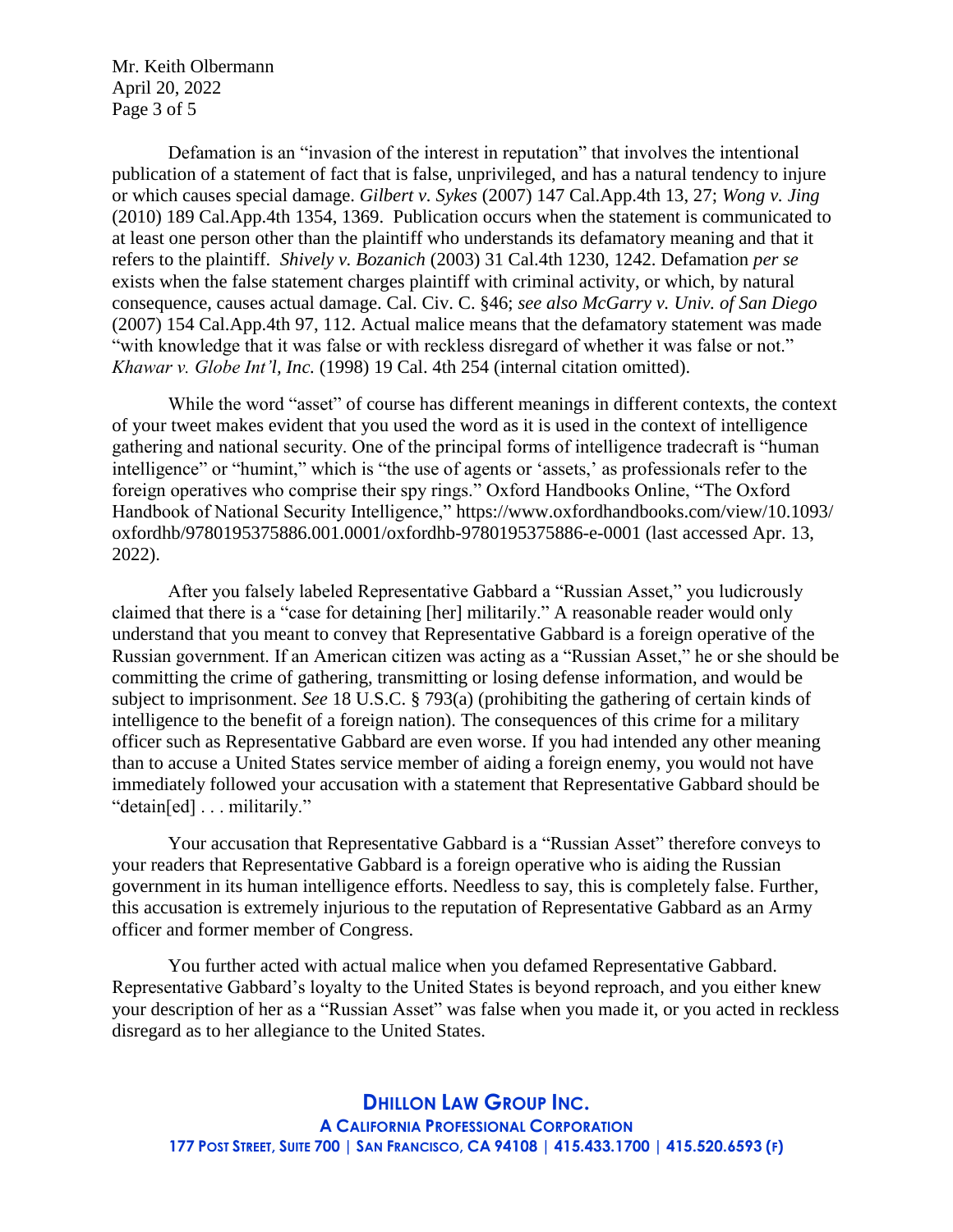Mr. Keith Olbermann April 20, 2022 Page 4 of 5

### **NOTICE TO PRESERVE EVIDENCE**

Representative Gabbard will likely be forced to pursue litigation concerning this matter. Under governing state and federal court rules, you are on notice to maintain hard copies of documents as well as all e-mail and other electronically stored information pertaining to any statements you have made regarding Representative Gabbard (whether naming her directly or only referencing her) from March 1, 2022, onward, including, but not limited to, any prior communications with or concerning Representative Gabbard and any statements alleging Representative Gabbard is a Russian asset.

Electronically stored information includes e-mail, voicemail, word processing documents, spreadsheets, databases, calendars, networks, computer systems (including legacy systems), servers, archives, backup and disaster recovery systems, tapes, disks, drives, cartridges, other storage media, laptops, internet records (including but not limited to, any postings made to Facebook, Reddit, and other similar social media sites), web pages, personal computers, and other information storage devices. You are instructed to retain any copies you have on any storage medium, including sources of data such as portable hard drives, memory cards, "thumb drives," blackberry, personal digital assistants, mobile telephones, iPods® and smartphones.

This list is not exhaustive; these potential locations of relevant data are included by way of example only, and all documents relating in any way to the dispute discussed in this letter must be preserved. Your failure to comply with all statutory document and data preservation obligations that now exist may be severe, including monetary sanctions, terminating sanctions, or other sanctions.

## **CEASE AND DESIST AND SETTLEMENT DEMAND**

Representative Gabbard hereby demands that you immediately cease and desist from making false statements of the type discussed above, including, but not limited to, that Representative Gabbard engaged in treasonous conduct of any kind, to any third parties, and by any means, including verbally, in writing, on social media or otherwise on the Internet.

We further demand that you retract/takedown all such statements you have made about Representative Gabbard and destroy all copies of those statements.

If you wish to settle this matter before litigation is commenced, we further demand that you agree to enter into a settlement and release agreement, which will memorialize the above terms and which will include a retraction and apology, and other terms to be mutually negotiated.

#### **[***continued on following page***]**

**DHILLON LAW GROUP INC. A CALIFORNIA PROFESSIONAL CORPORATION** 177 POST STREET, SUITE 700 | SAN FRANCISCO, CA 94108 | 415.433.1700 | 415.520.6593 (F)